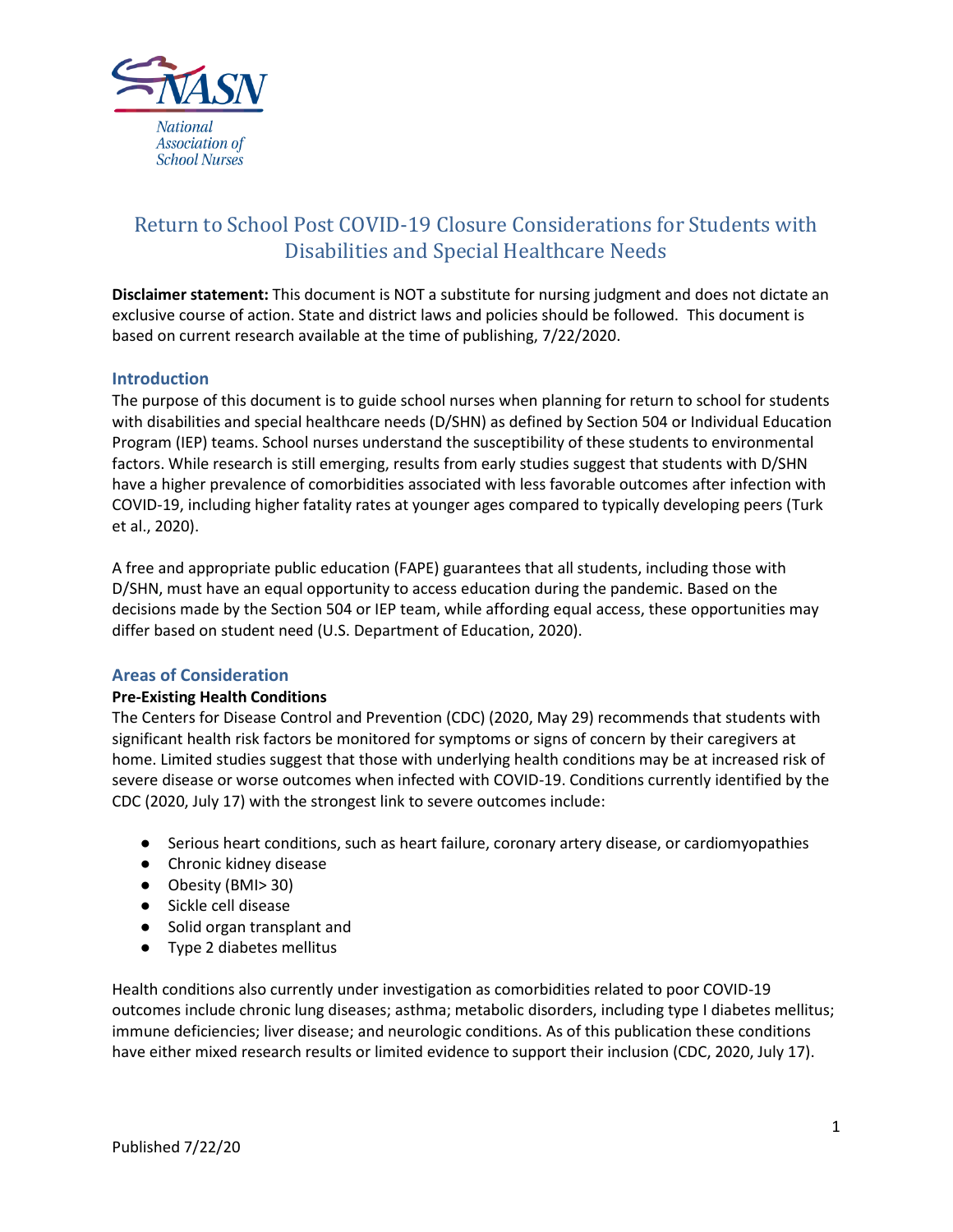

### **Routine School Health Services & Treatments**

Routine health services for students with D/SHN are to be performed in a separate room, apart from students who become ill during the school day (CDC, 2020, June 3). School nurses should be prepared to follow the current public health guidance regarding exclusion and isolation protocols for students and staff who present at school with acute symptoms of illness (AAP, 2020).

The American Academy of Allergy Asthma & Immunology, in collaboration with the American College of Allergy, Asthma & Immunology and the Canadian Society of Allergy and Clinical Immunology (Shaker et al., 2020) recommend that all students using a nebulizer to deliver asthma medications be switched to a metered dose inhaler or dry powder inhaler (Abrams & Szefler, 2020). This is due to the underappreciated transmission risk posed to the student due to the larger droplet size of nebulized medication going deep into the lungs and to care providers delivering nebulizer treatments, should the student be a carrier of COVID-19 (Amirav & Newhouse, 2020). The school nurse should coordinate care with healthcare providers and family regarding this recommendation.

Students unable to cooperate with use of a metered dose inhaler, follow the directions required, or who have a poor inhaler response will still need nebulizer treatments. An N95 fit-tested face mask, eye protection or a face shield, and a waterproof gown is recommended when delivering treatments via nebulizer. In times of N95 facemask shortage, the local public health department should be contacted regarding safe alternatives (CDC, 2020, June 28). Aerosolizing procedures should not be performed where other individuals without adequate PPE could potentially inhale particles.

## **Multisystem Inflammatory Syndrome in Children (MIS-C)**

Families may have concerns that their D/SHN student could contract MIS-C, a recently recognized syndrome currently under research. According to the CDC, MIS-C affects those under 21 years. The individual presents with fever, laboratory evidence of inflammation, and severe illness with multisystem organ involvement requiring hospitalization. This individual has no other plausible diagnoses, has a positive test for current or recent SARS-CoV-2 infection or COVID-19 exposure within the four weeks prior to symptom onset (CDC, 2020, May 14). At this time, treatment is supportive care. Current information including a complete case definition for MIS-C can be found on the [CDC website](https://emergency.cdc.gov/han/2020/han00432.asp) (2020, May 14).

#### **Care Coordination**

Ideally, parents or caregivers will seek the input from their child's primary health care provider to determine if or when a student may return to class in the school building. The school nurse is in an optimal position to assist families and healthcare providers by sharing information, having both knowledge of the student and district COVID-19 mitigation plans. For a limited number of students with D/SHN, a period of homebound instruction may be required. During this time the school nurse should remain a virtual member of the 504 or IEP team to provide guidance to both the family and education staff (NASN, 2020).

The American Academy of Pediatrics (AAP) (June 25, 2020, p. 1-2) recommends that "no child or adolescent should be excluded from school unless required in order to adhere to local public health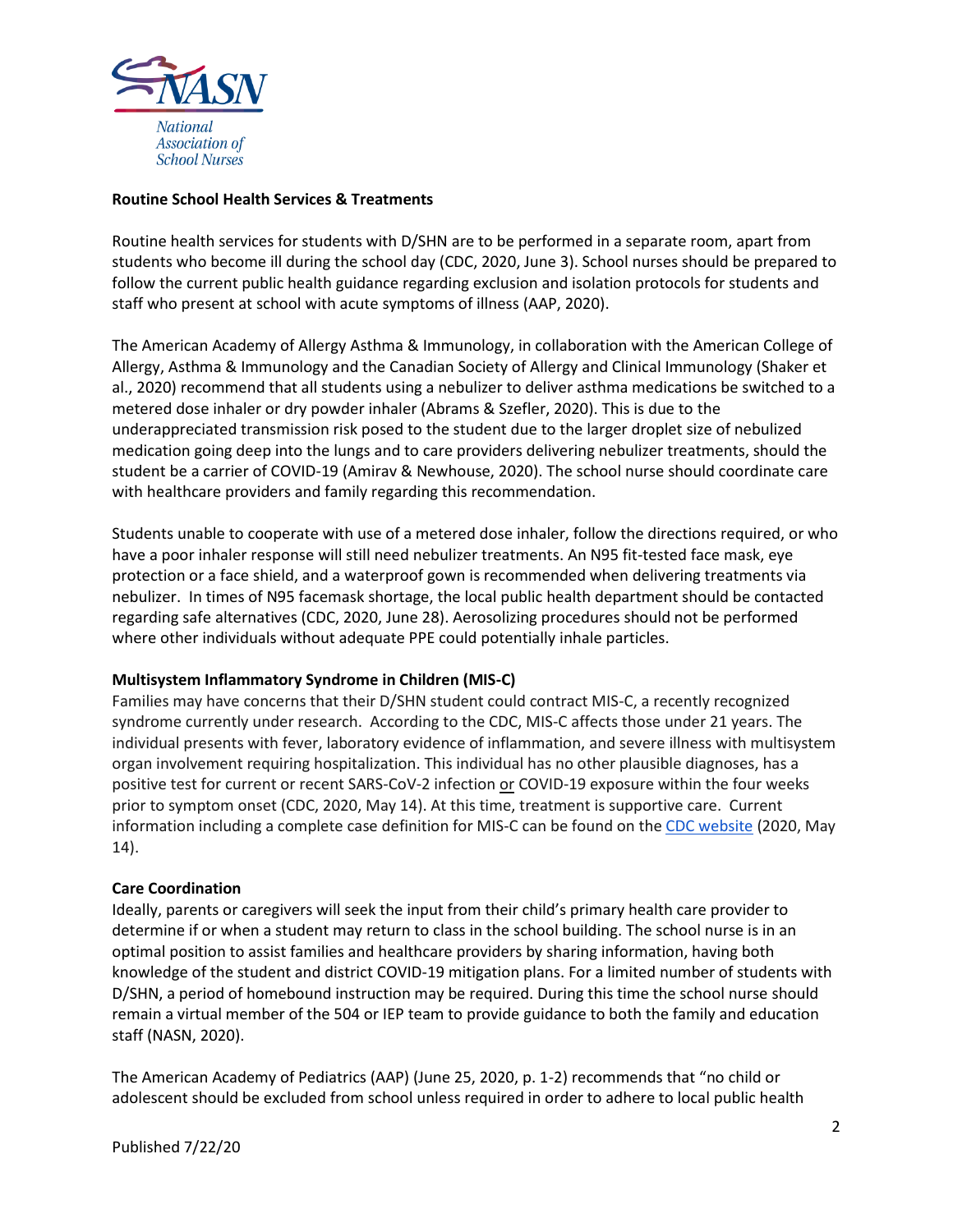

mandates or because of unique medical needs. Pediatricians, families, and schools should partner together to collaboratively identify and develop accommodations, when needed." School nurses are in an ideal position to lead this collaboration.

## **Infection Control**

General mitigation measures advised for all students and staff, including frequent hand washing, physical distancing, limiting group size, and staying home when ill apply to students with D/SHN. Listed below are some additional factors to consider for those students:

## *Facial Coverings*

- The CDC recommends that cloth facial coverings should not be worn by anyone who has trouble breathing, is unconscious, incapacitated, or otherwise unable to remove the face covering without assistance (CDC, 2020, July 16). Given this recommendation, the use of personal protective equipment (PPE) can only be effective for special education students able to understand and comply with directions for proper use.
- Some students with sensitivity to touch, smell, or pressure may not tolerate facial coverings.
- Adapted face coverings for teachers and staff, such as those with a clear panel to allow for visualization of lip reading and facial expressions, may be useful for some students.
- Konda et al. (2020) found that cloth masks with three layers of fabric may be effective both to contain personal droplets from spreading to others as well providing limited protection from others.

## *Face Shields*

- Face shields combined with a mask are recommended for staff when a student cannot wear a facial covering and cannot control secretions, including sneezes, coughs, forced expiration of breath, or spitting. This combination is also recommended when staff are unable to maintain physical distancing, such as when providing personal hygiene. To fit properly, a face shield should extend below the chin anteriorly, to the ears laterally, and there should be no gap between the forehead and the device frame (Perencevich, Diekema, & Edmond, 2020).
- Face shields effectively block droplets when combined with recommended social distancing, while allowing others to see facial expression and lip movement. Face shields can be cleaned, are capable of reuse after disinfection, and may be more comfortable to wear in comparison to facial coverings (Perencevich, Diekema, & Edmond, 2020). At the time of this publication, the CDC (July 16, 2020, p.3 ) "does not recommend use of face shields for normal everyday activities or as a substitute for cloth face coverings".
- Some families of D/SHN may send their child to school wearing a face shield instead of a facial covering. The school return to learning plan should address required and allowed forms of facial coverings. The school nurse should also determine when additional guidance may be needed by the 504 or IEP team.

## *Gowns and Gloves*

● Gowns and gloves would only be required if needed for standard precautions. Consider the use of gowns or lab coats to cover staff clothing when providing personal care for multiple students within the same day*.*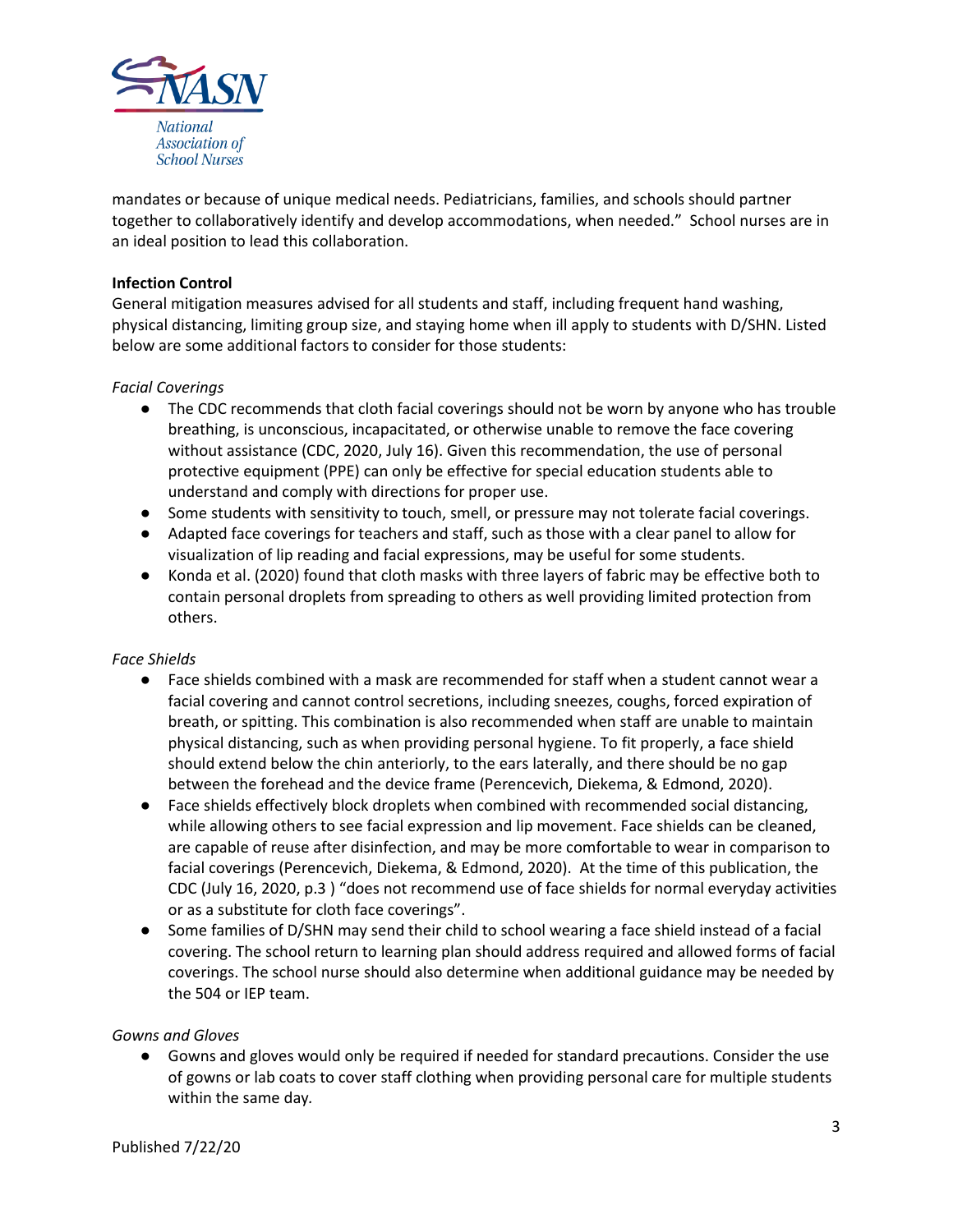

## *Staff Training*

- The CDC (2020, June 3) recommends staff training regarding COVID-19 precautions prior to school reentry. Content of the training should include:
	- Signs and symptoms exhibited by a student or reported to staff by a parent that warrant immediate nursing assessment
	- Signs and symptoms that indicate when staff should not enter the school building
	- Explicit training regarding when to use PPE for D/SHN students and what PPE is required for specific tasks
	- Appropriate use of PPE and location of supplies
	- Care and storage of PPE, if reusable
	- Guidelines for PPE application and removal to maximize product efficacy
	- Efficient disposal of used PPE to avoid staff and student contact
	- Proper handwashing technique
	- Appropriate use and storage of greater than 60% ethanol or 70% isopropanol alcohol content instant hand sanitizer
		- Considerations when hand sanitizer could become a hazard to students
	- Safe disinfection of objects and surfaces for students who explore their environments or self- soothe by mouthing [\(EPA Disinfectants List,](https://www.epa.gov/pesticide-registration/list-n-disinfectants-use-against-sars-cov-2-covid-19) 2020)
	- Appropriate techniques to approach students who may be afraid or confused by PPE.

## **Mental and Behavioral Health**

Students with D/SHN may have more difficulty with the social and emotional aspects of transitioning into and out of the school setting. Routines are extremely important to these students and a period of readjustment may be required before a new routine is established. Families can assist with reintegration by practicing new routines such as physical distancing, use of hand sanitizer, and applying /removing/storing a facial covering. Also, after a period of absence due to school closure, students may experience school avoidance due to anxiety and fear associated with returning. Additional resources may be needed to support these students and could include access to mental health services (AAP, 2020).

For students of all ages with D/SHN, behavioral techniques such as social stories, video modeling, picture schedules, and visual cues may be useful to address changes in school routines and student expectations. Small rewards such as favorite non-food treats or activities may incentivize students to adapt to routines and to follow recommendations. The Icahn School of Medicine at Mount Sinai (2020) [website](https://icahn.mssm.edu/research/seaver/resources/covid-19-autism-resources) offers multiple webinars and behavioral strategies that can be adapted to address student need. When the student has a behavior intervention plan or a behavioral goal, the school nurse should consult with the rest of the 504 or IEP team prior to initiating additional behavioral strategies.

It is essential that school staff provide developmentally appropriate ways for students to process negative thoughts and emotions related to school return in the midst of a pandemic. Successful techniques should be shared with all teachers and with the student's family. It is possible that these thoughts and emotions may impact a student's medical regimen. School nurses should be alert to this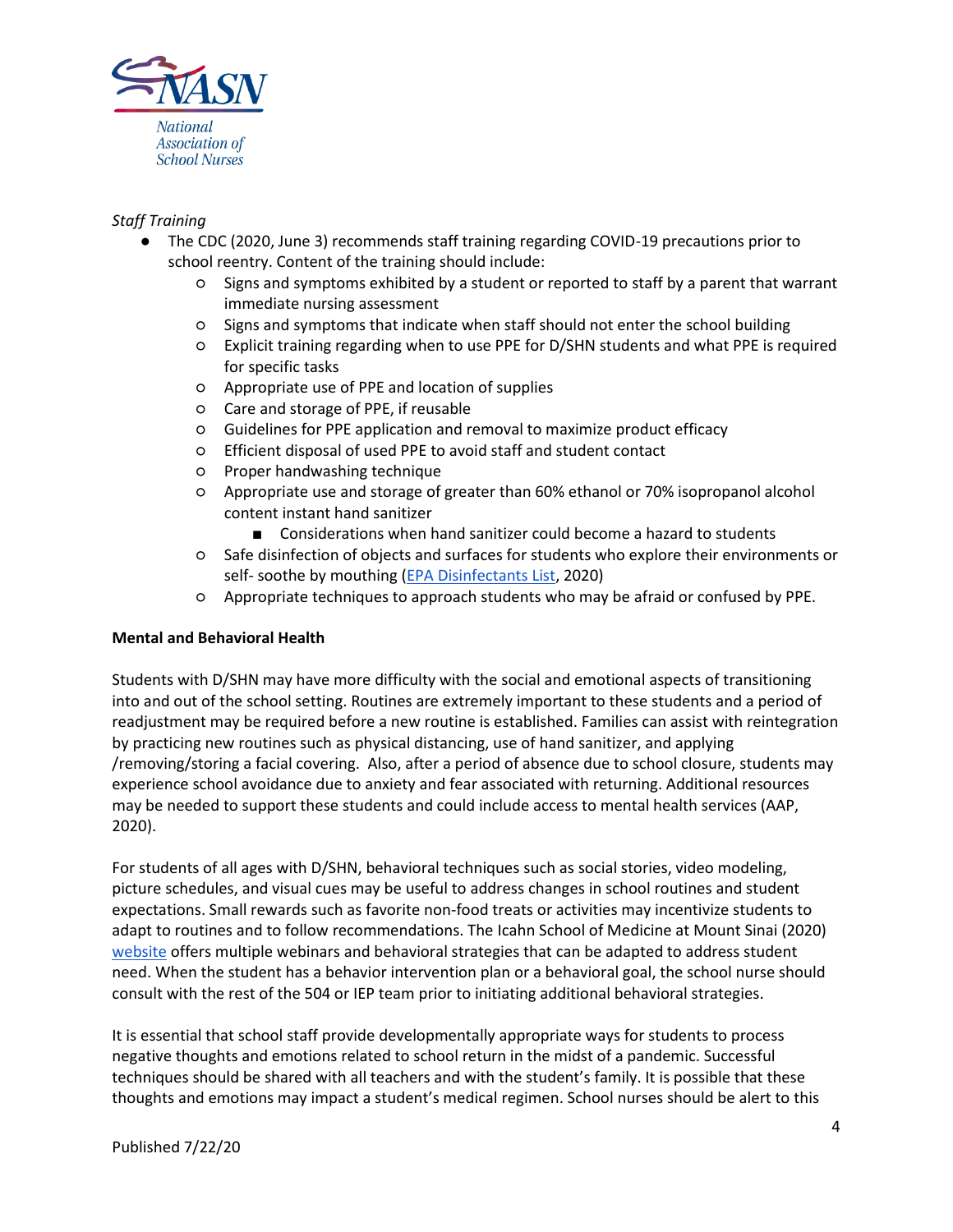

possibility. Some students with D/SHN may not have adequate language to express or process this impact. The school nurse can collaborate with school counselors and special education teachers to schedule coping and calming activities into a student's day (American Psychological Association [APA], 2020). For additional resources access the [APA website.](https://www.apa.org/topics/covid-19/parenting-chronic-disease)

## **Transportation**

The National Association for Pupil Transportation, (NAPT, 2020) developed a task force, Student Transportation Aligned for Return to School, (STARTS) detailing considerations for safe student transport. Their final report can be found at this NAPT [link.](https://www.napt.org/starts) School nurses are advised to work closely with families, school administrators, and staff to address student transportation needs. Reference also [CDC guidance provided for mass transit](https://www.cdc.gov/coronavirus/2019-ncov/community/organizations/bus-transit-operator.html) [\(](https://www.cdc.gov/coronavirus/2019-ncov/community/organizations/bus-transit-operator.html)2020, May 26) and the local education agency's COVID-19 mitigation plan for further information. The Maryland State Department of Education has developed a decision-making tree to assist with problem-solving transportation issues for students with D/SHN. It too can be downloaded from this [NAPT site.](https://www.napt.org/Files/Appendix%20C%20(1).pdf)

## **Extended School Year (ESY) / Compensatory Services/ Other Educational Opportunities**

Given the number of school closings across the country in spring, 2020 and the challenges posed for some students by virtual instruction, more students may qualify for ESY or compensatory services. It is imperative that school nurses consult with IEP teams to ensure that health related services as outlined in the student's IEP are provided (AAP, 2020). School nurses should also consult with staff regarding the need for health related 504 accommodations during all educational opportunities offered.

## **Conclusion**

Students with D/SHN pose a unique challenge to school reentry in the midst of the COVID-19 pandemic. The school nurse is an integral member of student-specific 504 and IEP teams, having knowledge regarding development, chronic health conditions, and COVID-19. Through conscientious, collaborative planning with primary healthcare providers, families, and staff most students with D/SHN can attend school when adaptations and accommodations are provided.

## **Acknowledgment of Authors:**

## **MaryAnn Tapper Strawhacker MPH, BSN, RN, SEN**

Iowa NASN Director; Co-chair SNSN SIG; Special Education Nurse Consultant, Heartland Area Education Agency, Johnston, Iowa

## **Lindsey Minchella MSN, RN, NCSN, FNASN**

Past Indiana NASN Director; Past Co-Chair SNSN SIG; Retired Special Education Nurse Coordinator, Greater Lafayette Area Special Services

## **Linda Kimel MS, BSN, RN, CSN**

Co-chair SNSN SIG; Past President Illinois Association of School Nurses

Special thanks to Laurie G. Combe, MN, RN, NCSN, President NASN for her leadership and support for this guidance document.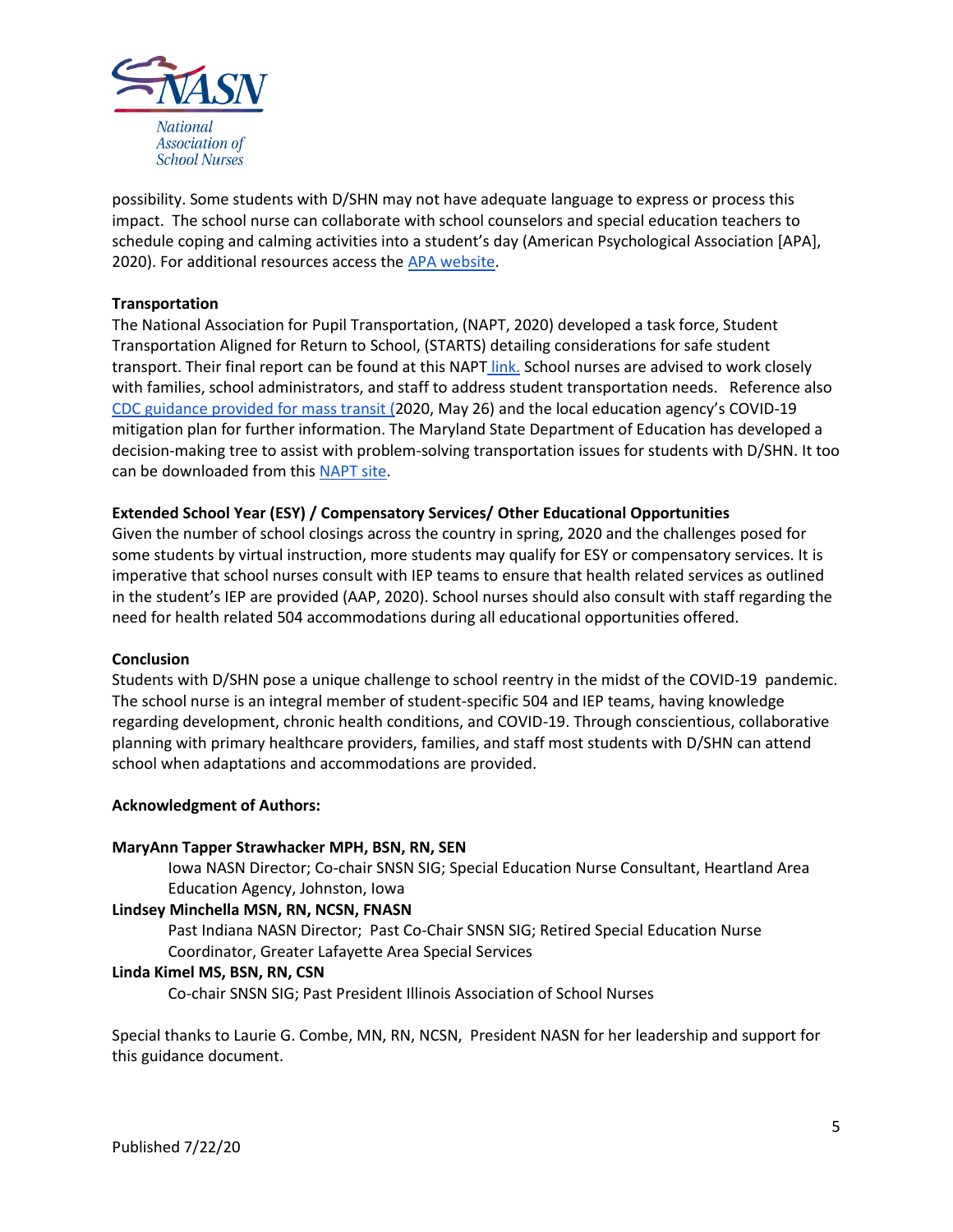

**Suggested citation:** National Association of School Nurses. (2020, July). Return to School Post COVID-19 Closure *Considerations for Students with Disabilities and Special Healthcare Needs* Silver Spring, MD: Author.

## **References**

Abrams, E. M., & Szefler, S. J. (2020). Managing Asthma during Coronavirus Disease-2019: An Example for Other Chronic Conditions in Children and Adolescents. *The Journal of Pediatrics*. doi: 10.1016/j.jpeds.2020.04.049

American Academy of Pediatrics. (2020, June 25). Critical updates on COVID- 19. *COVID-19 planning considerations: Return to in-person education in schools.* [https://services.aap.org/en/pages/2019-novel](https://services.aap.org/en/pages/2019-novel-coronavirus-covid-19-infections/covid-19-planning-considerations-return-to-in-person-education-in-schools/)[coronavirus-covid-19-infections/covid-19-planning-considerations-return-to-in-person-education-in](https://services.aap.org/en/pages/2019-novel-coronavirus-covid-19-infections/covid-19-planning-considerations-return-to-in-person-education-in-schools/)[schools/](https://services.aap.org/en/pages/2019-novel-coronavirus-covid-19-infections/covid-19-planning-considerations-return-to-in-person-education-in-schools/) 

Amirav, I., & Newhouse, M. T. (2020). Transmission of coronavirus by nebulizer: A serious, underappreciated risk. *Canadian Medical Association Journal*, *192*(13), E346–E346. doi: 10.1503/cmaj.75066

American Psychological Association. (2020). *Parenting children with chronic disease during COVID-19.* <https://www.apa.org/topics/covid-19/parenting-chronic-disease>

Centers for Disease Control and Prevention. (2020, July 16) *Considerations for wearing cloth face coverings.* [https://www.cdc.gov/coronavirus/2019-ncov/prevent-getting-sick/cloth-face-cover](https://www.cdc.gov/coronavirus/2019-ncov/prevent-getting-sick/cloth-face-cover-guidance.html)[guidance.html](https://www.cdc.gov/coronavirus/2019-ncov/prevent-getting-sick/cloth-face-cover-guidance.html)

Centers for Disease Control and Prevention. (2020, July 17). *Evidence used to update the list of underlying medical conditions that increase a person's risk of severe illness from COVID-19.*  <https://www.cdc.gov/coronavirus/2019-ncov/need-extra-precautions/evidence-table.html>

Centers for Disease Control and Prevention. (2020, July 3). *Frequently asked questions: Children.*  [https://www.cdc.gov/coronavirus/2019-ncov/faq.html#Children-and-Youth-with-Special-Healthcare-](https://www.cdc.gov/coronavirus/2019-ncov/faq.html#Children-and-Youth-with-Special-Healthcare-Needs)[Needs](https://www.cdc.gov/coronavirus/2019-ncov/faq.html#Children-and-Youth-with-Special-Healthcare-Needs)

Centers for Disease Control and Prevention. (2020, May 29). *Information for pediatric healthcare providers.* <https://www.cdc.gov/coronavirus/2019-ncov/hcp/pediatric-hcp.html>

Centers for Disease Control and Prevention. (2020, June 3). *K-12 schools and child care programs: FAQs for administrators, teachers, and parents.* [https://www.cdc.gov/coronavirus/2019](https://www.cdc.gov/coronavirus/2019-ncov/community/schools-childcare/schools-faq.html) [ncov/community/schools-childcare/schools-faq.html](https://www.cdc.gov/coronavirus/2019-ncov/community/schools-childcare/schools-faq.html) Centers for Disease Control and Prevention. ( 2020, May 14). *Multisystem inflammatory syndrome in children (MIS-C) associated with coronavirus disease 2019 (COVID-19).*

<https://emergency.cdc.gov/han/2020/han00432.asp>

Centers for Disease Control and Prevention. (2020, June 28). *Strategies for optimizing the supply of N95 respirators.* <https://www.cdc.gov/coronavirus/2019-ncov/hcp/respirators-strategy/index.html>